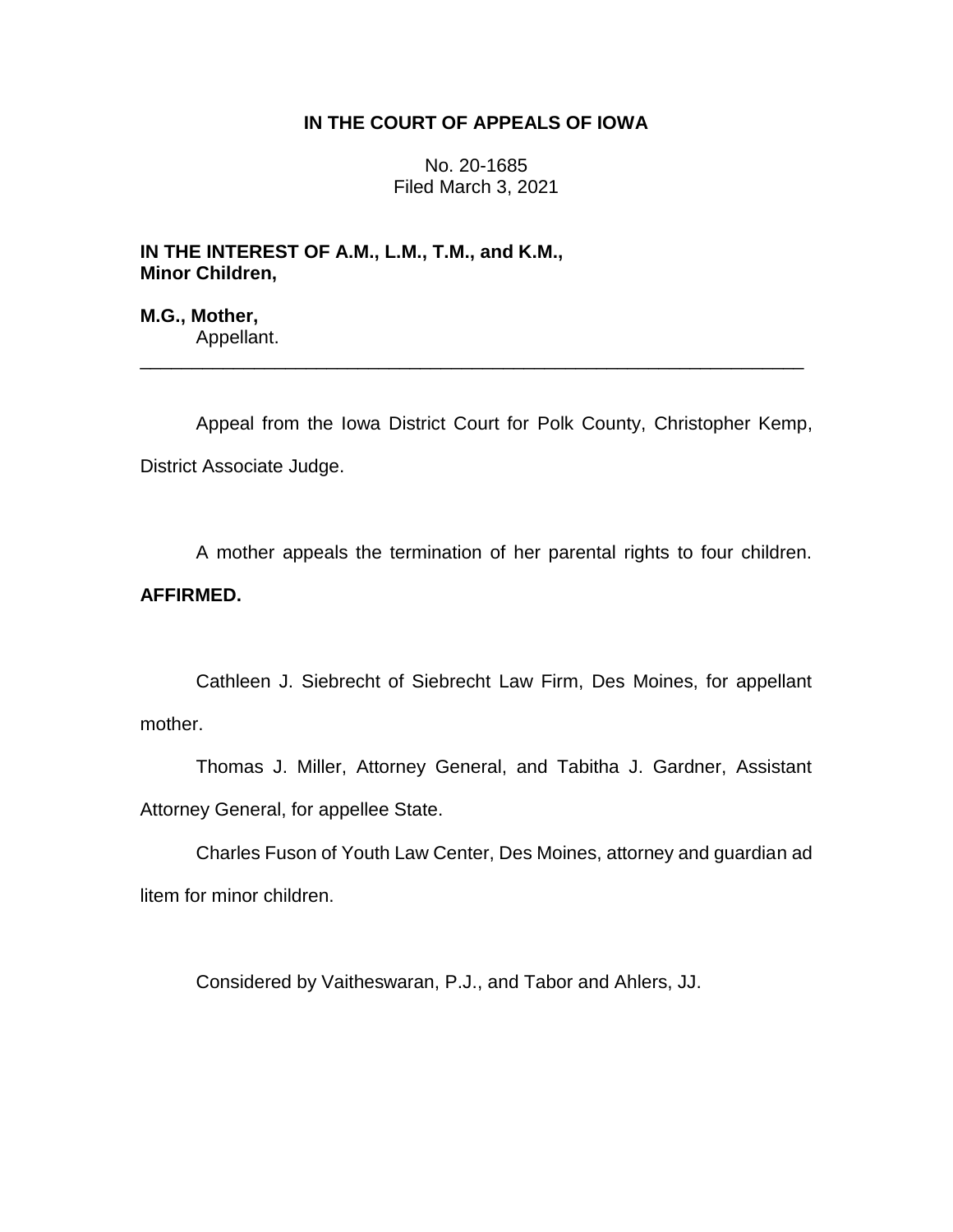## **AHLERS, Judge.**

A mother appeals the termination of her parental rights to her four children, born in 2007, 2016, 2018, and 2019. The juvenile court terminated the mother's parental rights pursuant to Iowa Code section 232.116(1)(f) (2020) as to the two oldest children and section 232.116(1)(h) as to the two youngest children. In introduction, she argues the juvenile court erred

in not granting additional time for reunification when [she] was actively addressing her substance abuse issues through inpatient treatment; the children were bonded to [her] and wanted to return to her care; one of the children was over age 10 and objected to termination; the children were placed with maternal relatives; and the father's rights were not terminated.

Interpreting the mother's ensuing arguments is a somewhat nebulous task, but we read her arguments to suggest that the court should have either applied one of the permissive exceptions to termination contained in section 232.116(3)(a) through (c), established a guardianship in the maternal grandparents in lieu of termination, transferred sole custody to the father followed by the entry of a bridge order and closure of the child-welfare proceedings, or allowed her additional time to work toward reunification.<sup>1</sup>

# **I. Background**

 $\overline{a}$ 

This thirty-two-year-old mother began using illegal substances at the age of sixteen. The family came to the attention of the Iowa Department of Human Services (DHS) in April 2018, when the parents' third child was born and tested

<sup>&</sup>lt;sup>1</sup> The mother does not specifically argue the State failed to meet its burden to establish the statutory grounds for termination or claim that termination is contrary to the children's best interests, so we need not address the first two steps of the three-step termination framework. *See In re P.L.*, 778 N.W.2d 33, 40 (Iowa 2010).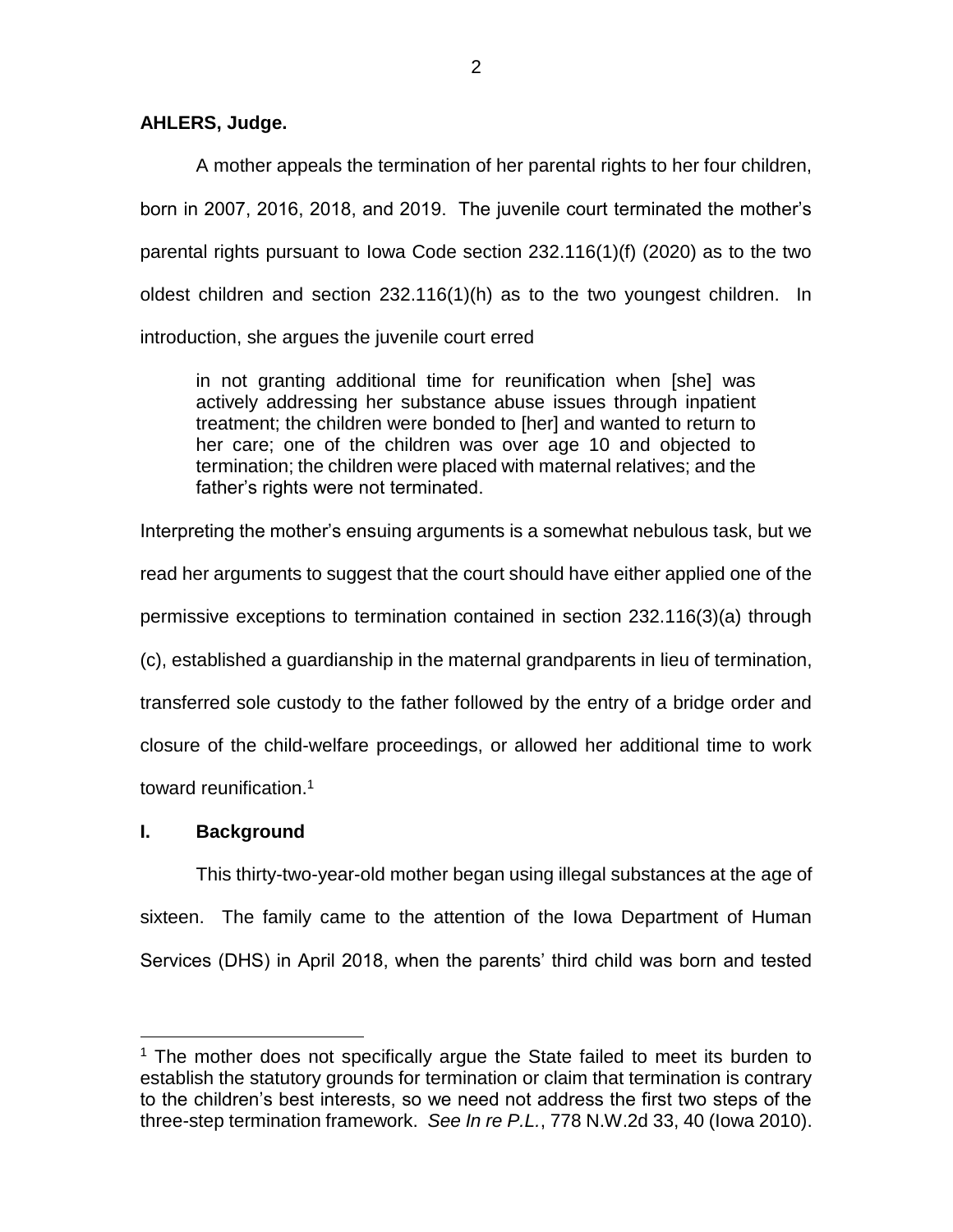positive for THC and methamphetamine. $2$  The parents admitted using marijuana almost daily during the pregnancy but denied methamphetamine use. The State sought and obtained an order for temporary removal, and the children were placed in the temporary legal custody of the maternal grandparents. The parents stipulated to continued removal at a subsequent removal hearing. The children were adjudicated as children in need of assistance (CINA) in June.

In July, the mother tested negative for all illegal substances. Thereafter, the mother did not display any behavioral indicators of substance abuse for a number of months. In December, given the parents' participation in treatment and demonstration of sobriety, DHS recommended the children be returned to the parents' care. The court ordered the children be returned to the parents' legal custody in its ensuing dispositional-review order. Then, in March 2019, the mother gave birth to the youngest child. At the time of the child's birth, the mother admitted to using marijuana three times per day during the pregnancy. The mother and child tested positive for amphetamines, and the child tested positive for methamphetamine. The State moved for modification of placement as to the older three children, and the court returned custody of the children to the maternal grandparents. The State also sought and obtained an order for temporary removal of the youngest child, which was followed by a petition and ensuing order for CINA adjudication as to that child.

 $\overline{a}$ 

3

 $2$  The parents' second child also tested positive for THC at birth in 2016. During an ensuing assessment, it was learned the mother previously tested positive for methamphetamine during a prenatal appointment.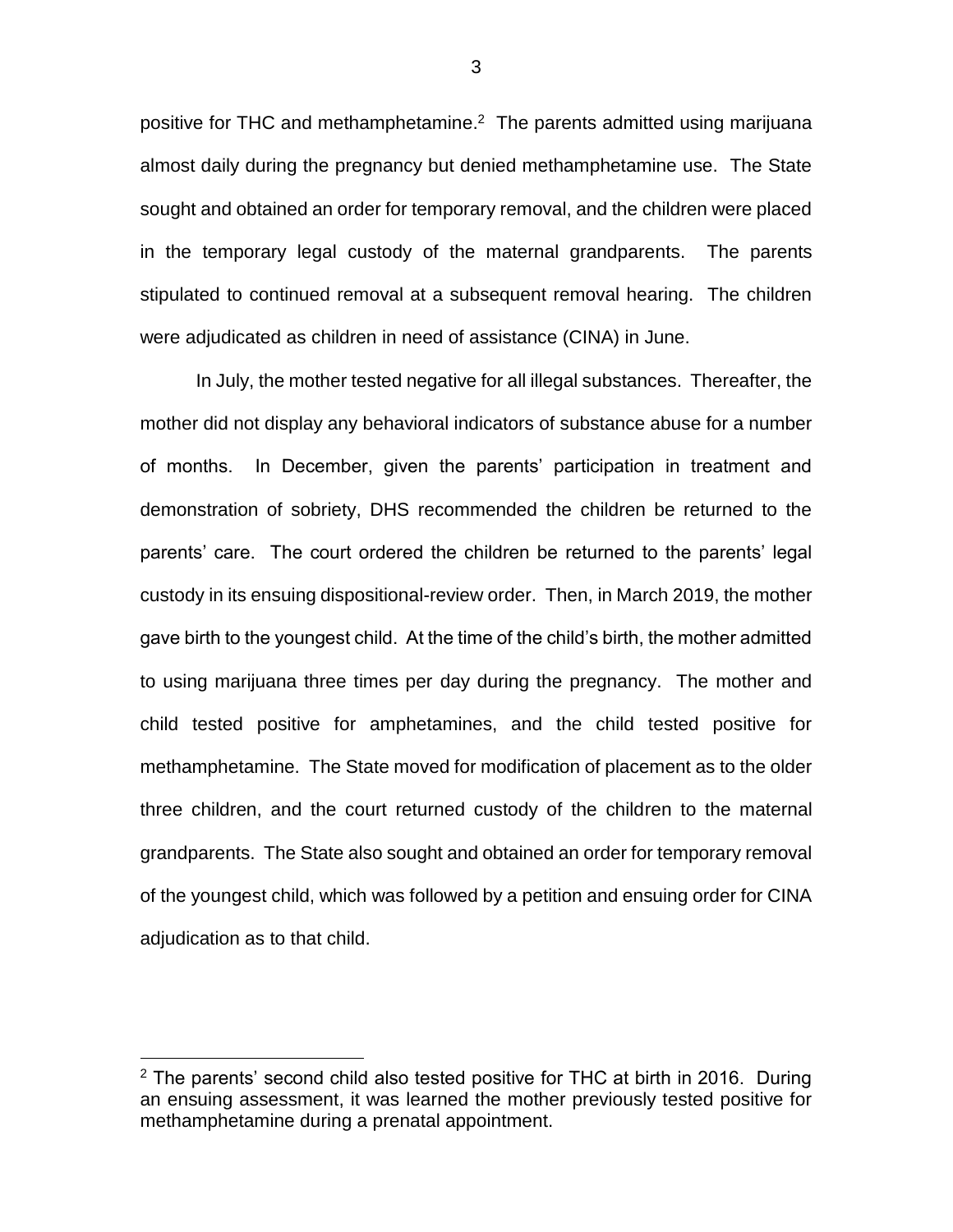Thereafter, the mother continued to use illegal substances, but she denied the same and largely avoided detection by the father and DHS. She also failed to meaningfully participate in substance-abuse treatment. As a result of continuing substance-abuse concerns, the State instituted termination proceedings as to the youngest three children in October 2019 and as to the oldest child in March 2020.

The matter proceeded to trial over two days in October 2020. $3$  At the time of the termination hearing, the mother was about five months pregnant and had been residing in an inpatient-treatment facility for roughly one month. She testified her last use of drugs was just before she entered treatment. She admitted she entered inpatient treatment in part because it was a condition of her probation resulting from drug-possession charges and her probation officer advised her she would go to jail if she did not complete inpatient treatment. Our de novo review of the record discloses the mother's placement in inpatient treatment was not voluntary. The DHS worker testified he was advised by the mother's counselor that the mother would need to be in inpatient treatment for six months. However, the mother had reported to her counselor her desire to leave inpatient treatment shortly after the termination hearing. While the mother testified she was willing to stay in treatment, the counselor reported staff recommended the mother stay in inpatient treatment but the mother "verbalized that she is ready to leave and that there is little that can be done to keep her here."

At the termination hearing, the DHS worker opined the establishment of a guardianship would be contrary to the children's need for permanency and their

 $\overline{a}$ 

4

<sup>&</sup>lt;sup>3</sup> The hearing was originally scheduled for March but was continued multiple times, largely because of the COVID-19 pandemic.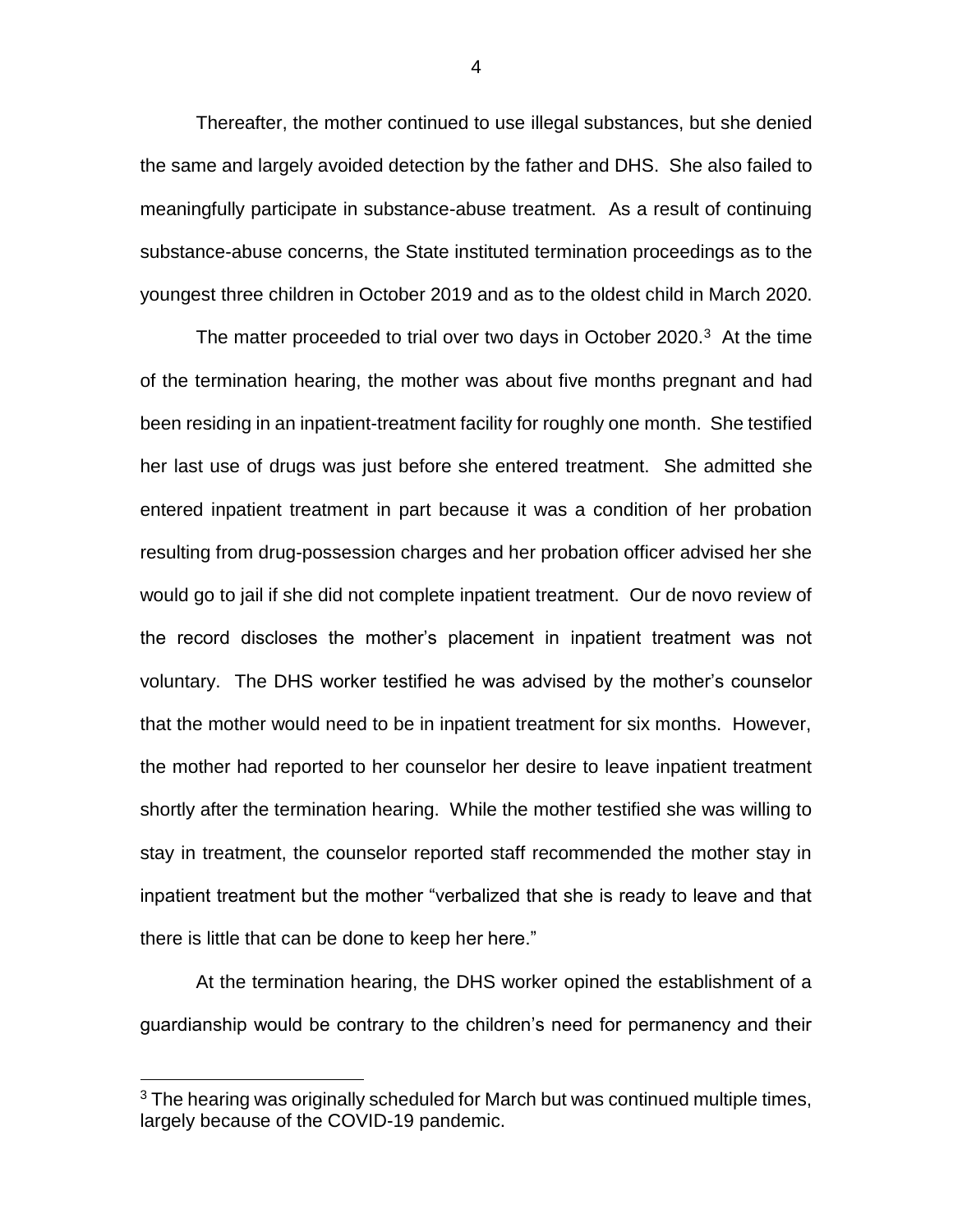best interests. He was also against placing the children in the father's sole legal custody due to the father's inability to set boundaries with the mother, his continuous relationship with the mother despite her drug use and resulting continued need for the children's removal, and his lack of history in serving as the primary caretaker of the children.

In its termination ruling, the juvenile court highlighted the mother's continuous substance abuse over five years and four pregnancies and lack of meaningful insight about how her substance abuse affects her children. The court also homed in on the father's lack of protective capacity and the fact he puts his relationship with the mother over the children. The court concluded the children could not be returned to the mother's care. As to the father, the court concluded he "should be given the opportunity to parent these children as a sole caretaker before his rights are irreversibly terminated." The court looked to the mother's past performance and children's need for permanency in determining termination of the mother's parental rights is in the children's best interests. The court declined to apply a permissive exception to termination. The court did not specifically address the potential for establishing a guardianship in lieu of termination or transferring guardianship and sole custody to the father followed by the entry of a bridge order and closure of the child-welfare proceedings. The mother appeals.

#### **II. Standard of Review**

Our review is de novo. *In re L.T.*, 924 N.W.2d 521, 526 (Iowa 2019). Our primary consideration is the best interests of the children, *In re J.E.*, 723 N.W.2d 793, 798 (Iowa 2006), the defining elements of which are the children's safety and need for a permanent home. *In re H.S.*, 805 N.W.2d 737, 748 (Iowa 2011).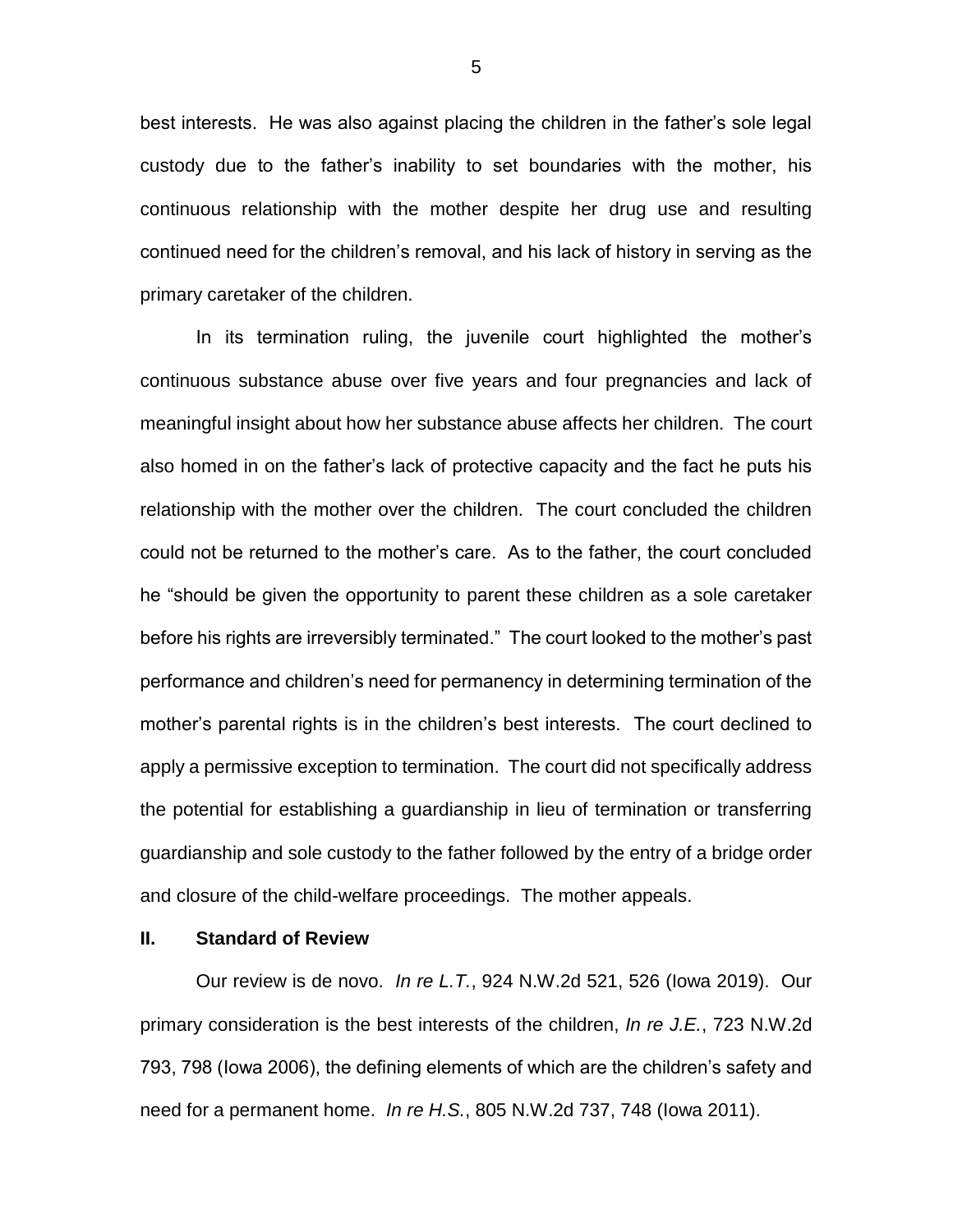## **III. Analysis**

As noted, we interpret the mother's arguments to suggest that the court should have either applied one of the permissive exceptions to termination contained in section 232.116(3)(a) through (c), established a guardianship in the maternal grandparents in lieu of termination, transferred sole custody to the father followed by the entry of a bridge order and closure of the child-welfare proceedings, or allowed her additional time to work toward reunification.

#### **A. Permissive Exceptions**

Iowa Code section 232.116(3) allows the court to decline to terminate parental rights under certain circumstances. We first note the application of the statutory exceptions to termination is "permissive, not mandatory." *In re M.W.*, 876 N.W.2d 212, 225 (Iowa 2016) (quoting *In re A.M.*, 843 N.W.2d 100, 113 (Iowa 2014)). Iowa Code section 232.116(1)(a) allows the court to forego termination when "[a] relative has legal custody of the child." Upon our de novo review, we find applicable the principle that "[a]n appropriate determination to terminate a parent child relationship is not to be countermanded by the ability and willingness of a family member to take the child." *In re C.K.*, 558 N.W.2d 170, 174 (Iowa 1997). The children have long been in the care and custody of the maternal grandparents, during which the mother has continued to use illicit substances. If this dynamic remains intact, the children will remain in the care of the grandparents, but the mother's track record shows she will also continue to use illegal drugs, the need for removal from her care will continue, and the children's permanency status will remain in limbo. We decline to apply this exception to termination.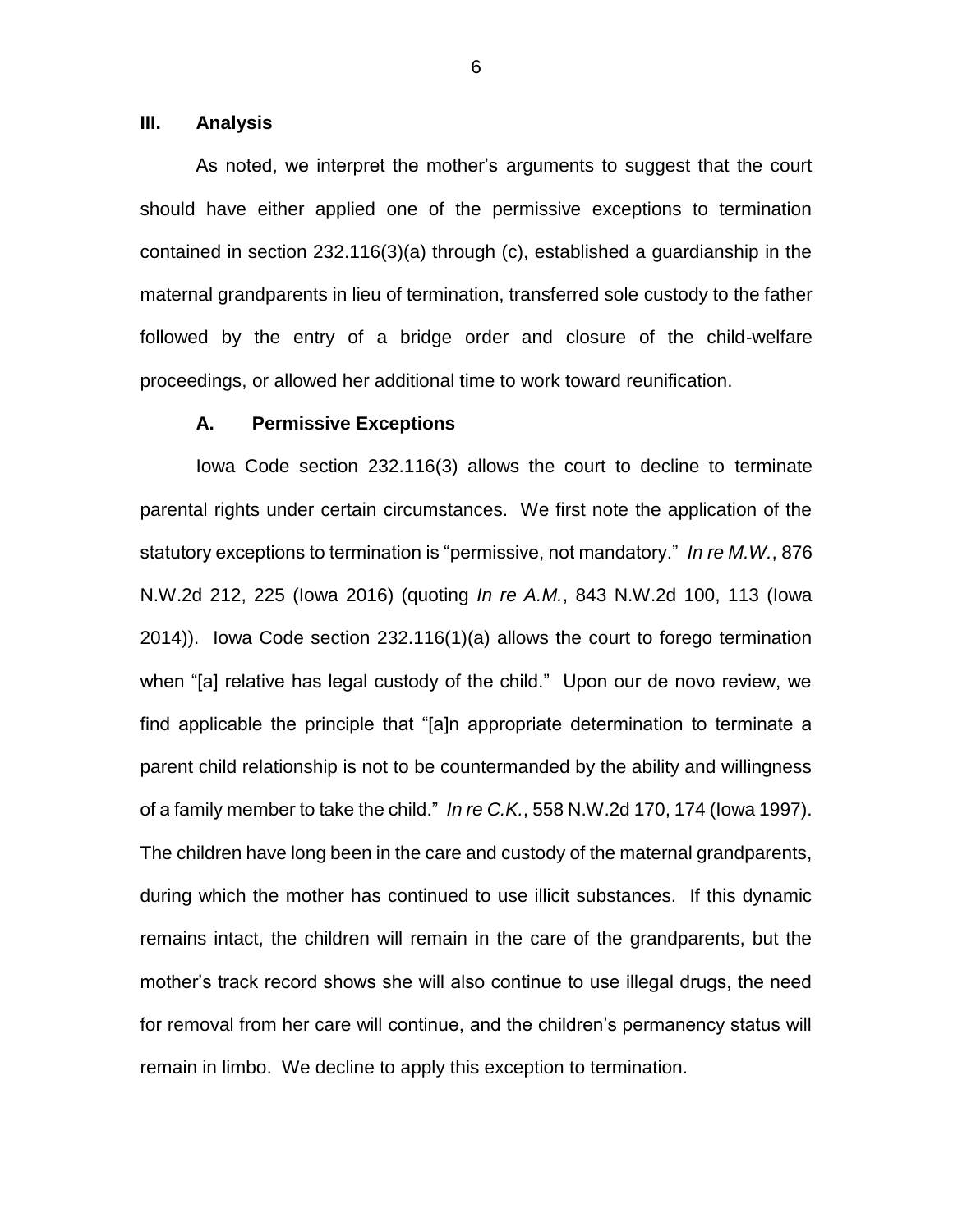Section 232.116(3)(b) allows the court to not terminate parental rights when "[t]he child is over ten years of age and objects to termination." The oldest child is over ten years of age. While there was some evidence that the children wish to be in their mother's care, there was no specific evidence that the oldest child objects to termination. Even if the child did object and given that "[p]references of minor children while not controlling are relevant and cannot be ignored," "[t]he best interests of a child is not always what 'the child wants.'" *In re A.R.*, 932 N.W.2d 588, 592 (Iowa Ct. App. 2019) (citation omitted). We do consider a number of factors when weighing a child's preference, including (1) age and education level, (2) strength of preference, (3) intellectual and emotional make-up, (4) relationship with family members, (5) rationale for the decision, (6) advisability of honoring the child's desire, and (7) recognition that the court is not aware of all factors influencing the child. *Id.* Upon our de novo review of the record, we conclude the mother failed to meet her burden to show consideration of these factors weighs in favor of applying the exception. *See In re A.S.*, 906 N.W.2d 467, 476 (Iowa 2018) (noting parent bears burden to establish an exception to termination). The mother presented no evidence on these factors, and she does not address their weight on appeal. We decline to apply this exception.

Iowa Code section 232.116(3)(c) allows the juvenile court to forego termination when "[t]here is clear and convincing evidence that the termination would be detrimental to the child at the time due to the closeness of the parentchild relationship." We certainly acknowledge the children (at least the oldest two) are bonded to the mother, and we recognize that the children may suffer negative consequences as a result of termination. The question is "whether the child[ren]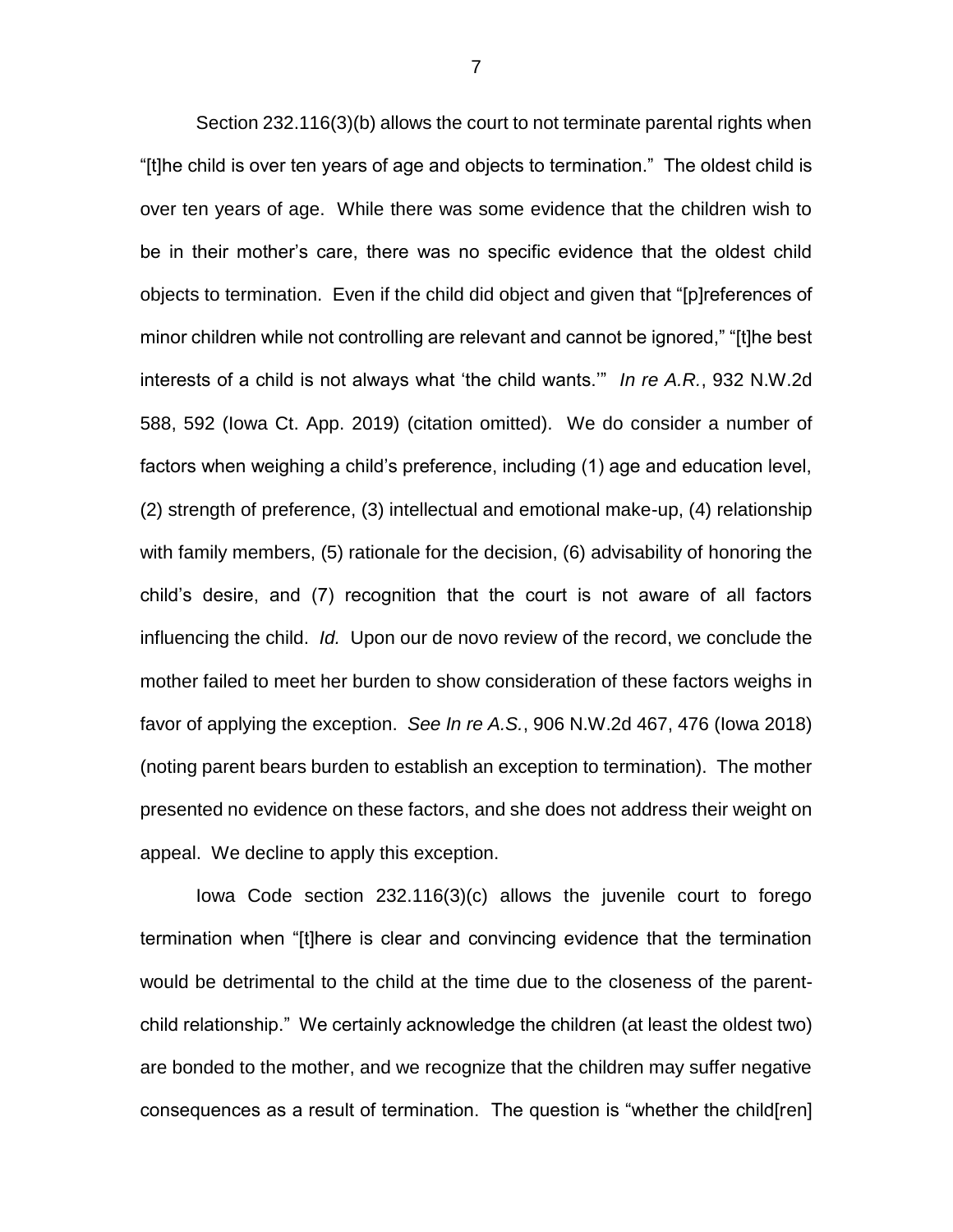will be disadvantaged by termination, and whether the disadvantage overcomes [the mother's] inability to provide for [their] developing needs." *In re D.W.*, 791 N.W.2d 703, 709 (Iowa 2010). While we agree termination will pose disadvantages, we are unable to conclude severance of the parent-child bond will be detrimental to the children. We also decline to apply this exception.

#### **B. Guardianship**

The mother also suggests establishment of a guardianship in the maternal grandparents in lieu of termination is appropriate. *See* Iowa Code § 232.117(5) (authorizing the court, following a termination hearing, to enter an order in accordance with section 232.104 in lieu of terminating parental rights); *see also id.* § 232.104(2)(d)(1) (allowing for transferring of "guardianship and custody of the child to a suitable person"). However, the juvenile court did not rule on any request for the establishment of a guardianship in lieu of termination. Rather than raise the complaint for the first time on appeal, the proper procedure to preserve error was to file a motion raising the court's alleged oversight prior to appealing. *See Lamasters v. State*, 821 N.W.2d 856, 863 (Iowa 2012). In any event, on the merits, we would begin with the principle that "a guardianship is not a legally preferable alternative to termination." *A.S.*, 906 N.W.2d at 477 (quoting *In re B.T.*, 894 N.W.2d 29, 32 (Iowa Ct. App. 2017)). Although section 232.104(2)(d)(1) allows for the establishment of a guardianship as a permanency option, such an option can only be ordered if the court first finds that termination of the parent's rights is not in the children's best interests. *See* Iowa Code § 232.117(5) (permitting the option of entering a permanency order pursuant to section 232.104 if the court does not terminate parental rights); *see also id.* § 232.104(4) (setting forth the requirements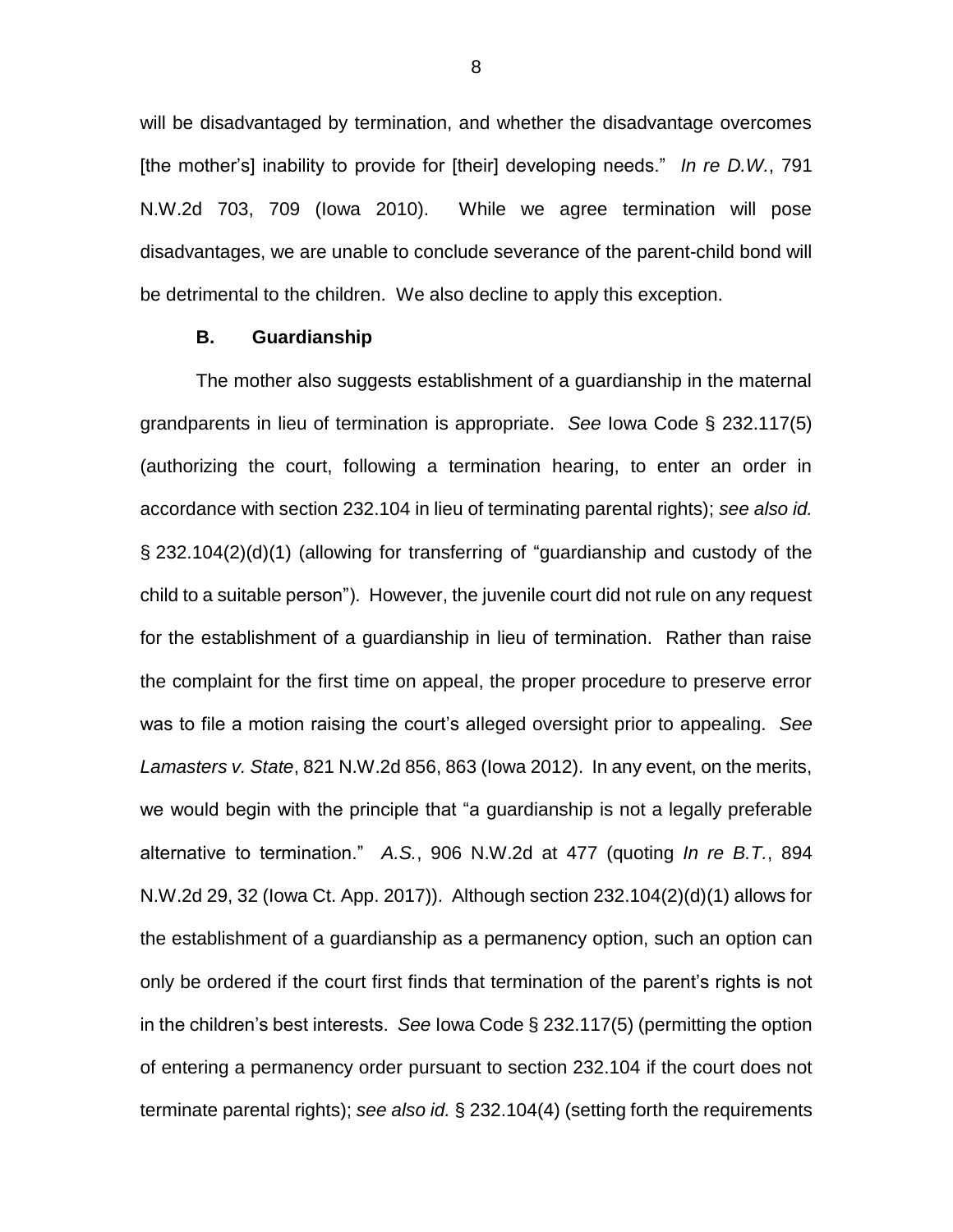needed before a permanency order pursuant to section 232.104(2)(d) can be ordered); *see also B.T.*, 894 N.W.2d at 32–33. Determining the best permanency plan for children is a best-interests assessment. A guardianship, rather than termination, would not promote stability or provide permanency to the children and would be contrary to their best interests. *See In re R.S.R.*, No. 10-1858, 2011 WL 441680, at \*4 (Iowa Ct. App. Feb. 9, 2011) ("So long as a parent's rights remain intact, the parent can challenge the guardianship and seek return of the child to the parent's custody.").

#### **C. Transfer of Sole Custody**

Next, the mother appears to argue the juvenile court should have transferred sole custody of the children to the father in lieu of termination. However, transfer of custody to the other parent is one of the permanency options set forth in section 232.104(2)(d), so it has the same statutory prerequisites as the guardianship option. In other words, when the request for such transfer is made as part of a termination proceeding, there must first be a determination not to terminate rights, which can then spur a permanency analysis under section 232.104. Iowa Code § 232.117(5). As part of the permanency analysis, before the permanency options in section 232.104(2)(d) can be considered, the court must first determine termination of parental rights is not in the children's best interests, services were offered to correct the situation that led to removal, and the children cannot be returned home. *Id.* § 232.104(4). Only then can the permanency options in section 232.104(2)(d) be considered. *Id.* Upon our de novo review, we are unable to conclude that termination should not have been granted or transfer of custody to the father was the best permanency option. The father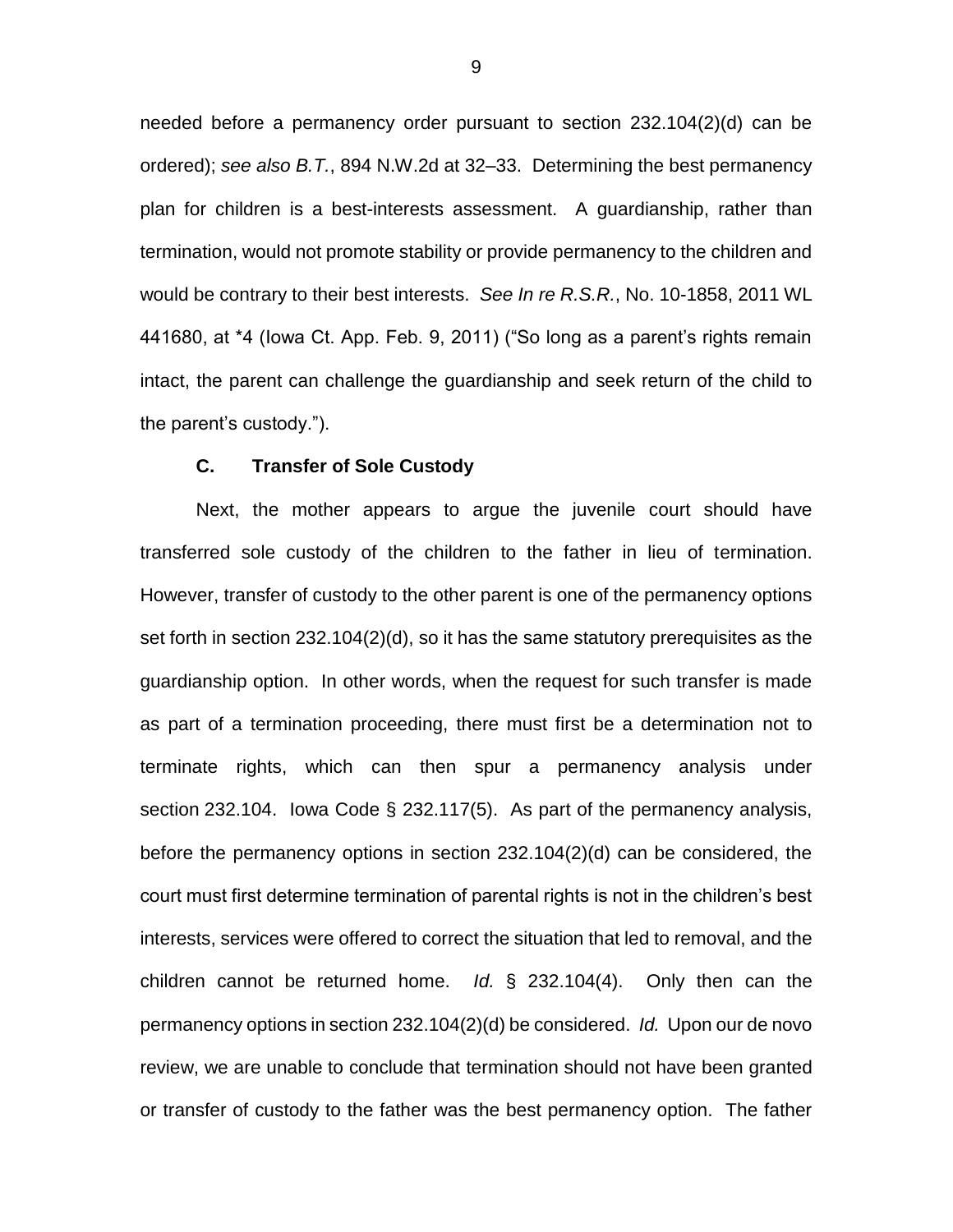had yet to demonstrate he could individually care for the children and set up appropriate boundaries to protect the children from the mother's ongoing substance abuse outside of a controlled setting. We reject the mother's request for implementation of this permanency option.

## **D. Additional Time**

To the extent the mother requests additional time to work toward reunification, we deny her request. If, following a termination hearing, the court does not terminate parental rights but finds there is clear and convincing evidence that the children are in need of assistance, the court may enter an order in accordance with section 232.104(2)(b). *Id.* § 232.117(5). Section 232.104(2)(b) affords the juvenile court the option to continue placement of children for an additional six months if the court finds "the need for removal . . . will no longer exist at the end of the additional six-month period." While the mother began inpatient treatment shortly before the termination hearing, given her track record, she has a long way to go before these children can be returned to her care. She has a long history of use of methamphetamine and other drugs that has been fraught with relapse, dishonesty, and successful evasion of detection. The mother would need to spend at least another four or five months in treatment and then demonstrate her ability to maintain sobriety in the community for an extended period of time before the children could be returned to her care, which we conclude would collectively take longer than six months. We are unable to conclude "the need for removal . . . will no longer exist at the end of the additional six-month period," and we therefore affirm the juvenile court's denial of the mother's request for an extension. *Id.* § 232.104(2)(b).